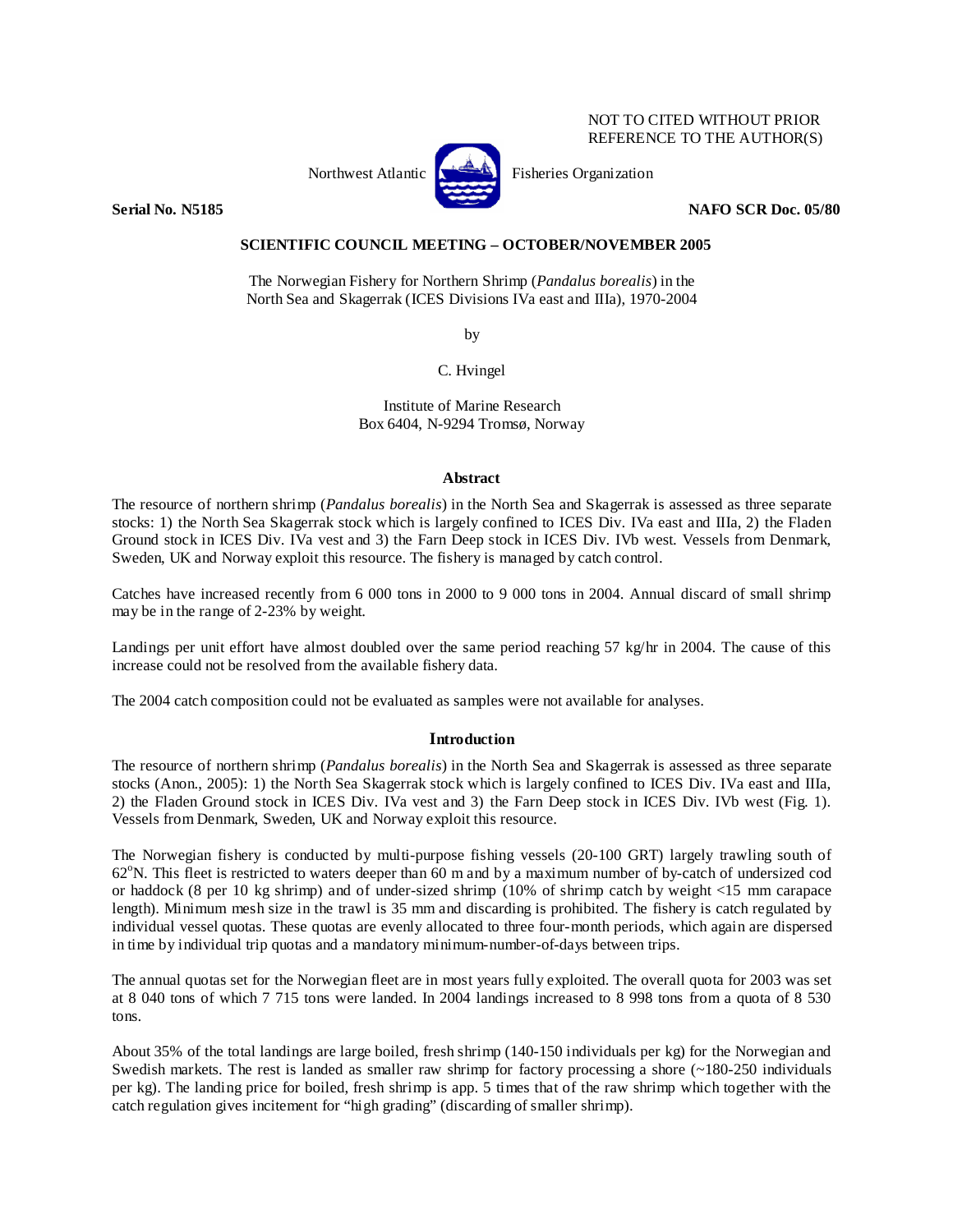The present paper updates available information derived from catch statistics, logbooks and catch sampling from the Norwegian trawl fishery for shrimp in the North Sea and Skagerrak (ICES Div. IIIa and IVa).

### **Materials and Methods**

Logbook data were analysed to show the spatial and temporal distribution of the fishery.

Until 2002 the discards were estimated by the difference in length distribution in commercial landings and in the unprocessed catches of a research survey vessel using commercial-type trawling gear. Due to changes in the survey this method could not be continued. Instead the 2003 and 2004 values were estimated as the average of the estimated discard 1985 to 2002.

Fishing effort was calculated by applying the landings per hour fished as calculated from logbooks to the nominal landings.

Samples for resolving the size distribution of the 2004 catches were not available for analyses.

#### **Results**

### *Spatial and seasonal distribution*

The fishery has been conducted mainly in the Norwegian Deeps and Skagerrak in depths of 60 to 500 m (Fig. 2). In 2004 most effort (~30%) was allocated to waters off Egernsund (Fig. 2). The fishery took place in all months (Fig. 3) but was most intense in February to July. Fishing effort declined thereafter to a minimum in December.

#### *Landings*

Total Norwegian landings increased from 2 000 tons in 1970 to around 7 500 tons in the late 1980s (Fig.4A; Table 1). Landings fluctuated around this level since then with a maximum in 1998 of 9 600 tons and a minimum in 1990 to 1991 of 6 150 tons. However, since 2000 overall landings have increased continuously from about 6 000 tons to 9 000 tons in 2004. In Recent years landings were equally divided between Skagerrak (Div. IIIa) and the Norwegian Deeps (Div. IVa east).

In Skagerrak the Norwegian landings peaked in 1998 at about 6 500 tons, decreased to 3 000 tons in 2001 and increased thereafter to 4 636 tons in 2004. In the Norwegian deeps Landings fluctuated around 3 000 tons in the 1990s after which they increased from 2 550 tons in 2000 to 4 360 tons in 2004 (Fig. 4A; Table 1).

From 2001 to 2004 reported landing have gone from 85% to 105% of the set quotas (Table 1). The overall quota for 2003 was set at 8 040 tons of which 7 715 tons were landed. In 2004 landings increased to 8 998 tons from a quota of 8 530 tons.

#### *Discards*

Discard of shrimp may take place in two ways: 1.) At sea, as a result of "high-grading" (discard of smaller and less valuable shrimp to improve the economic return of quotas); 2.) At shore, as a "quality discard" (the processing plants do not accept shrimp smaller than approximately 15 mm cpl).

Estimates of discards at sea for 1996 and 1997 were 400- and 1000 tons respectively (based on Anon., 1998) or approximately 5- and 12% of the catches. Later estimates are not available but may be considered to be at the same order of magnitude. Estimates of discards at shore varied from 2- to 11% of the catches i.e. 200- to 700 tons annually (Table 1).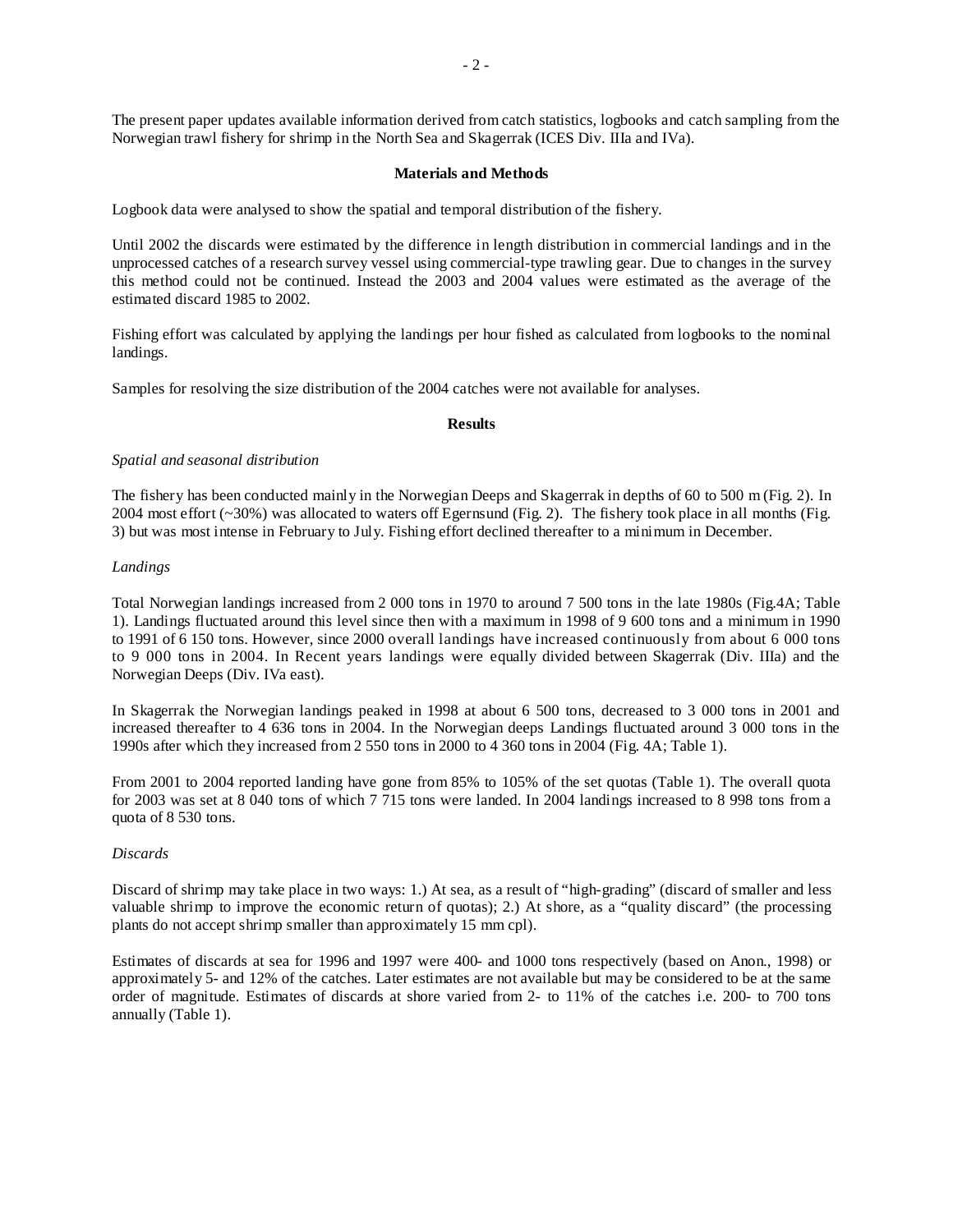### *Effort*

Effort data could not be standardised to remove effects of variations in fishing pattern and changes in the composition of the fleet (e.g. Hvingel *et al*., 2000) due to compulsory encryption of the relevant information in the logbook database.

After a relatively stable 1996 to 2001 period with fishing efforts of around 200 Khr's/year, effort declined to 166 Khr's in 2004 (Fig. 4B). This decrease mainly due to a reduction of effort spent in Div IIIa by almost 50% over that period (Fig. 4B). In 2003 and 2004 an equal amount of about 80 Khr's was allocated to each of the two areas (Table 1).

Overall LPUE increased from 30 kg/hr in 2001 to 60 kg/hr in 2004 (Fig. 4C). The trend was similar for both areas. How much of this increase was due to technical changes in the fishery or fleet composition could not be resolved.

*Catch composition* 

No samples from 2004 were available for analyses.

#### **References**

Anon., 2004. Report of the Pandalus assessment working group. ICES CM 2005/ACFM:05, 74 pp.

Anon., 1998. Report of the Pandalus assessment working group. ICES CM 1998/Assess:5, 39 pp.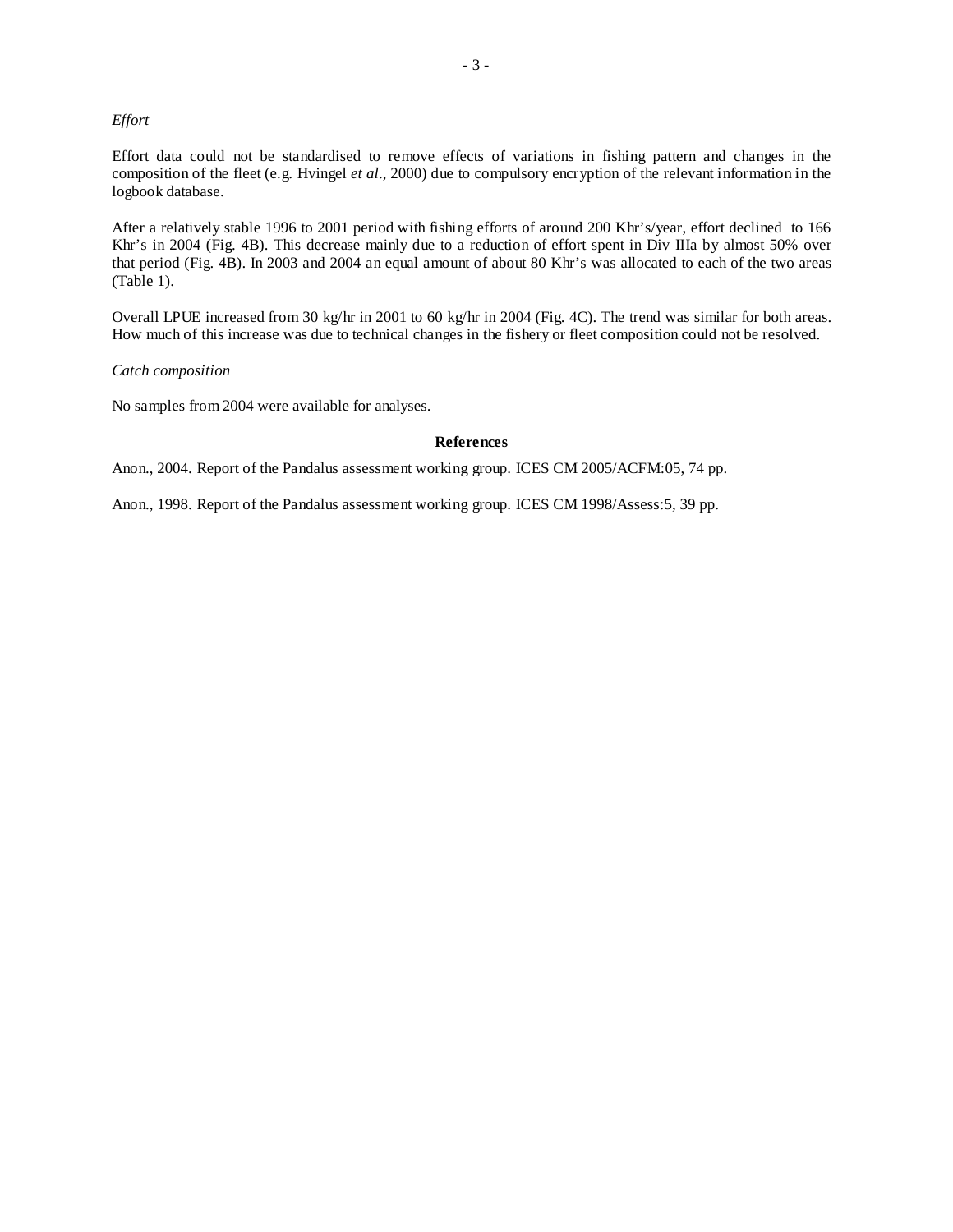**Table 1.** Nominal landings, actual Total Allowable Catch (TAC), estimated discard (discard at sea are not included), Landings per Unit of Effort (LPUE) and number of trawling hours (effort) of the Norwegian shrimp fishery in ICES Div. IIIa and IVa 1970-2005. Landings are in tons (t), LPUE is kg per hours trawled and effort is in thousand hours.

|      | Nominal Landings (t) |                    |       | TAC (t) | Disc. $(t)$ | LPUE (kg/hr) |                          |    |     | Effort (Khr's)           |     |  |
|------|----------------------|--------------------|-------|---------|-------------|--------------|--------------------------|----|-----|--------------------------|-----|--|
| Year |                      | Div. IIIa Div. Iva | Total | Total   | Total       |              | Div. IIIa Div. Iva Total |    |     | Div. IIIa Div. Iva Total |     |  |
| 1970 | 982                  | 1107               | 2089  |         |             |              |                          |    |     |                          |     |  |
| 1971 | 1392                 | 1265               | 2657  |         |             |              |                          |    |     |                          |     |  |
| 1972 | 1123                 | 1216               | 2339  |         |             |              |                          |    |     |                          |     |  |
| 1973 | 1415                 | 931                | 2346  |         |             |              |                          |    |     |                          |     |  |
| 1974 | 1186                 | 767                | 1953  |         |             |              |                          |    |     |                          |     |  |
| 1975 | 1463                 | 604                | 2067  |         |             |              |                          |    |     |                          |     |  |
| 1976 | 2541                 | 1051               | 3592  |         |             |              |                          |    |     |                          |     |  |
| 1977 | 2167                 | 960                | 3127  |         |             |              |                          |    |     |                          |     |  |
| 1978 | 1841                 | 692                | 2533  |         |             |              |                          |    |     |                          |     |  |
| 1979 | 2489                 | 594                | 3083  |         |             |              |                          |    |     |                          |     |  |
| 1980 | 3498                 | 1140               | 4638  |         |             |              |                          |    |     |                          |     |  |
| 1981 | 3753                 | 1435               | 5188  |         |             |              |                          |    |     |                          |     |  |
| 1982 | 3877                 | 1545               | 5422  |         |             |              |                          |    |     |                          |     |  |
| 1983 | 3722                 | 1657               | 5379  |         |             |              |                          |    |     |                          |     |  |
| 1984 | 3509                 | 1274               | 4783  |         | 126         |              |                          |    |     |                          |     |  |
| 1985 | 4772                 | 1785               | 6557  |         | 288         |              |                          |    |     |                          |     |  |
| 1986 | 4811                 | 1681               | 6492  |         | 210         |              |                          | 36 |     |                          | 179 |  |
| 1987 | 5198                 | 3145               | 8343  |         | 426         |              |                          | 36 |     |                          | 230 |  |
| 1988 | 3047                 | 4614               | 7661  |         | 472         |              |                          | 31 |     |                          | 251 |  |
| 1989 | 3156                 | 3418               | 6574  |         | 657         |              |                          | 24 |     |                          | 273 |  |
| 1990 | 3006                 | 3146               | 6152  |         | 740         |              |                          | 27 |     |                          | 232 |  |
| 1991 | 3441                 | 2715               | 6156  |         | 263         |              |                          | 30 |     |                          | 206 |  |
| 1992 | 4257                 | 2945               | 7202  |         | 299         |              |                          | 35 |     |                          | 204 |  |
| 1993 | 4089                 | 3449               | 7538  |         | 533         |              |                          | 31 |     |                          | 243 |  |
| 1994 | 4388                 | 2426               | 6814  |         | 126         |              |                          | 31 |     |                          | 218 |  |
| 1995 | 5181                 | 2879               | 8060  |         | 165         |              |                          | 32 |     |                          | 255 |  |
| 1996 | 5143                 | 2772               | 7915  |         | 178         | 43           | 31                       | 37 | 119 | 90                       | 214 |  |
| 1997 | 5460                 | 3112               | 8572  |         | 591         | 45           | 39                       | 40 | 122 | 81                       | 212 |  |
| 1998 | 6519                 | 3092               | 9611  |         | 217         | 45           | 40                       | 44 | 144 | 78                       | 219 |  |
| 1999 | 3987                 | 2761               | 6748  |         | 383         | 32           | 29                       | 31 | 125 | 94                       | 219 |  |
| 2000 | 3556                 | 2562               | 6118  |         | 392         | 31           | 32                       | 31 | 114 | 81                       | 195 |  |
| 2001 | 2959                 | 3952               | 6911  | 8140    | 442         | 30           | 34                       | 32 | 100 | 118                      | 217 |  |
| 2002 | 3709                 | 3612               | 7321  | 8040    | 154         | 36           | 44                       | 39 | 104 | 82                       | 186 |  |
| 2003 | 3736                 | 3979               | 7715  | 8040    | *385        | 46           | 47                       | 46 | 82  | 84                       | 166 |  |
| 2004 | 4638                 | 4360               | 8998  | 8530    | $*450$      | 60           | 54                       | 57 | 77  | 81                       | 159 |  |
| 2005 |                      |                    |       | 8530    |             |              |                          |    |     |                          |     |  |

\*based on estimated mean discard percentage 1984 to 2002.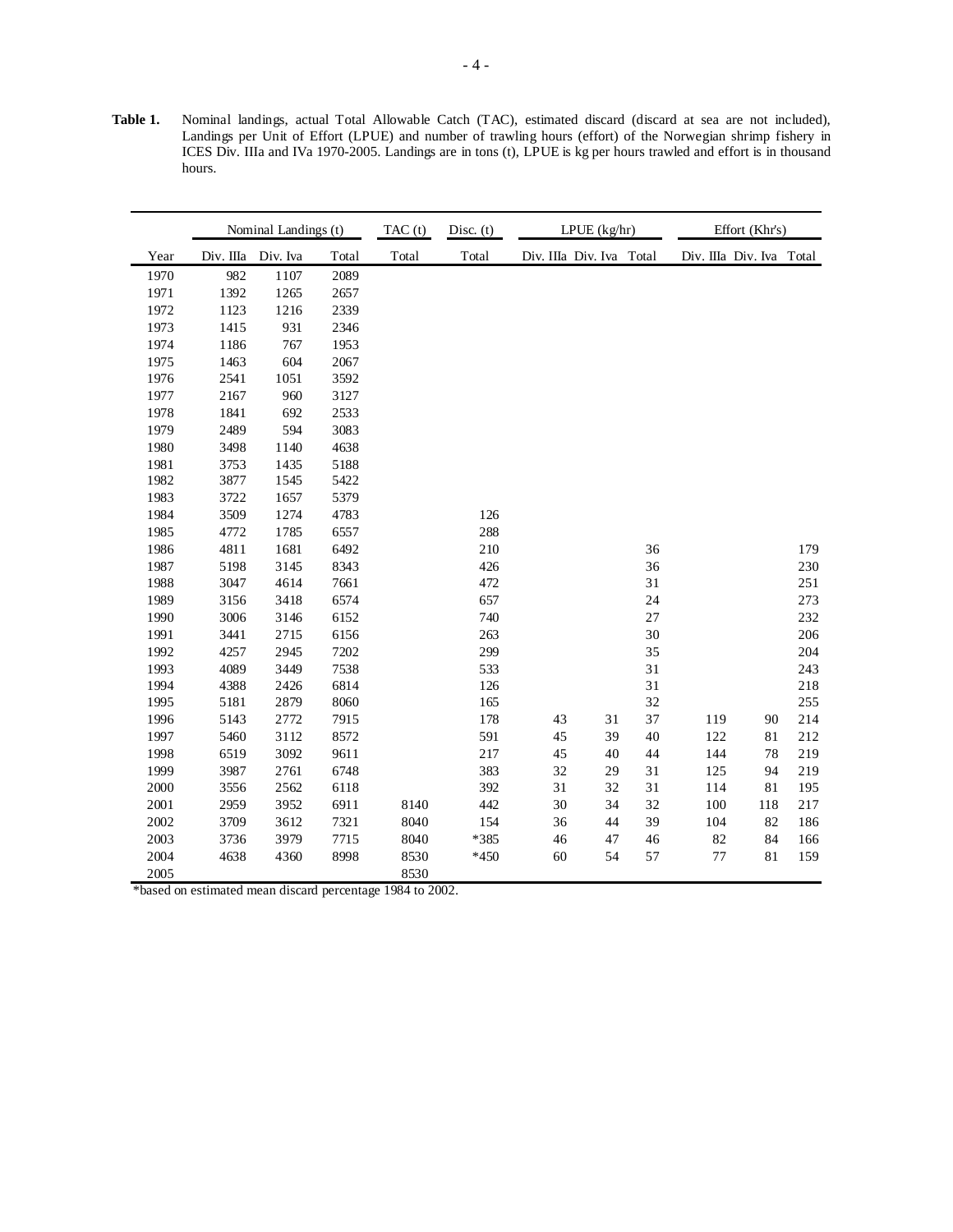

**Fig. 1.** Distribution of the Northern shrimp (*Pandalus borealis*) the North Sea and Skagerrak and the defined assessment units. Grid is standard "ICES squares":  $0.5^{\circ}$  lat. by  $2^{\circ}$  long. (based on Anon., 2004).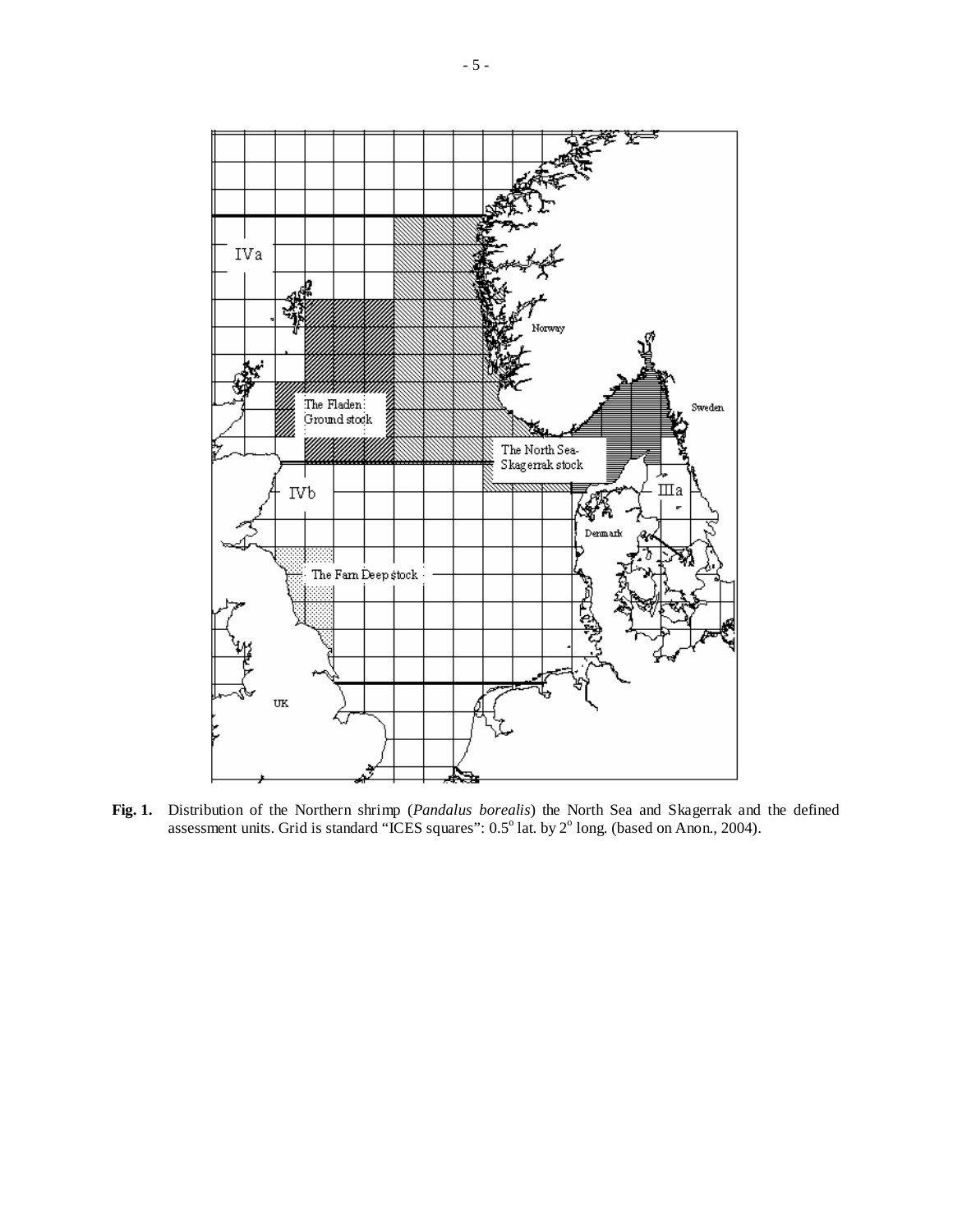

**Fig. 2.** The distribution of effort (percent trawling hours) in the Norwegian shrimp fishery in the North Sea-Skagerrak in 2004 by statistical squares  $(0.5^{\circ})$  lat. by  $2^{\circ}$  long.).



**Fig. 3**. Monthly distribution of effort (hr's trawled) by the Norwegian shrimp fishery 2004 in ICES Div. IIIa and IVa.